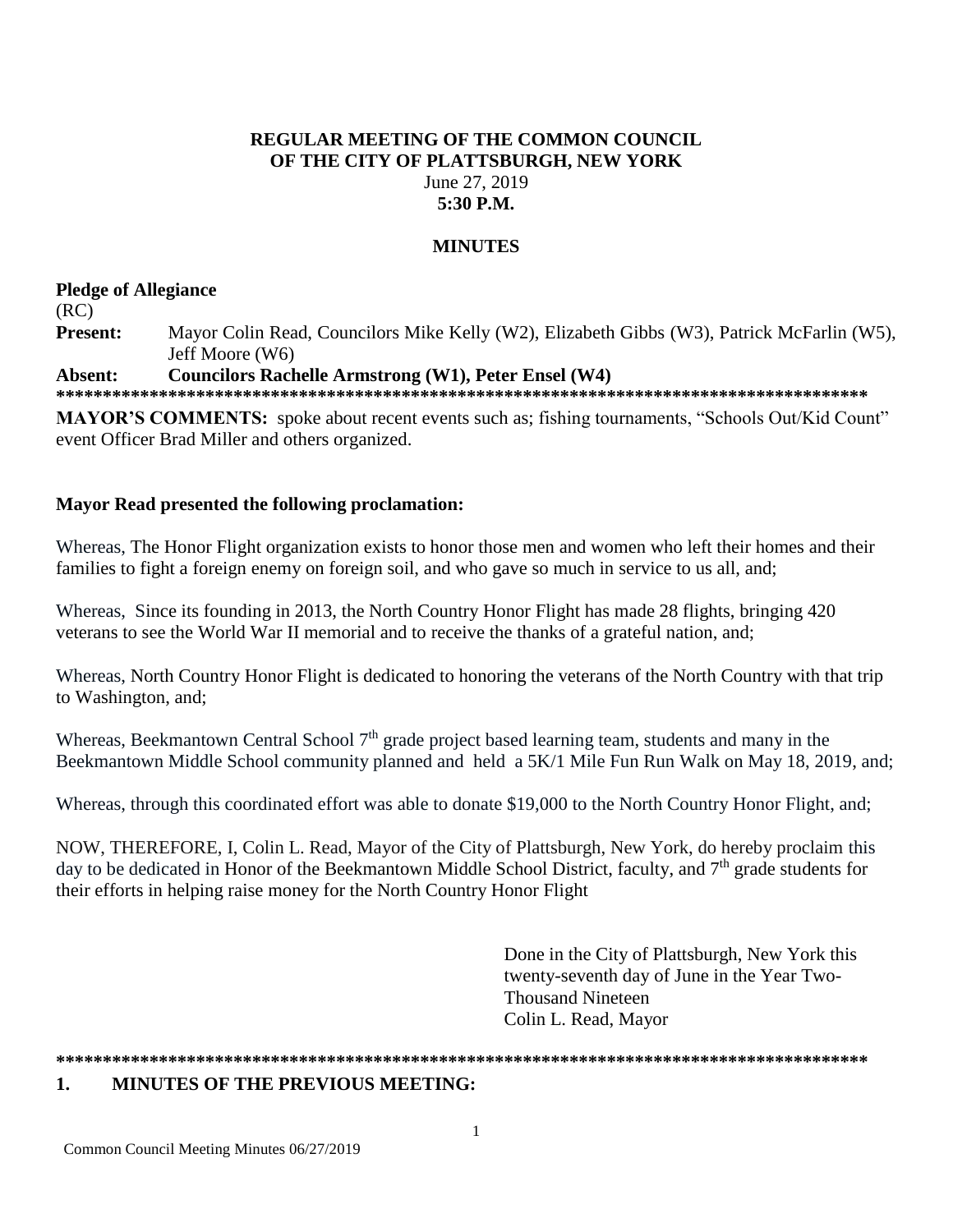**RESOLVED:** That the Minutes of the Regular Meeting of the Common Council held on June 20, 2019 are approved and placed on file among the public records of the City Clerk's Office

By Councilor Gibbs: Seconded by Councilor Kelly (All in Favor/opposed) Roll call: Councilors Armstrong, Kelly, Gibbs, Ensel, McFarlin, Moore (All voted in the affirmative) 

### **PAYROLLS OF VARIOUS DEPARTMENTS:**  $2.$

**RESOLVED:** That the payrolls of the various Departments of the City of Plattsburgh for the week ending June 26, 2019 in the amount of \$100,731.88 are authorized and allowed and the Mayor and the City Clerk are hereby empowered and directed to sign warrants drawn on the City Chamberlain for the payment thereof.

By Councilor Kelly; Seconded by Councilor Moore (All in Favor/opposed) Roll call: Councilors Armstrong, Kelly, Gibbs, Ensel, McFarlin, Moore (All voted in the affirmative) 

#### **3. REPORTS OF CITY OFFICES & COMMITTEE REPORTS:**

- Report from the Building Inspector's office for the week of June 19 25, 2019
- Minutes from the Finance and Budget Committee held on June 20, 2019
- Building Inspector's Tree Report 2019
- Report from the Parking Violations Bureau for May 2019
- Report from Eagle's Nest Veterinary Hospital Dangerous Dog dated June 19, 2019

# • COUNCILOR/DEPARTMENT CHAIR COMMITTEE REPORTS:

[meeting reports provided during work session]

Governance, Strategy, and City Operations- Chair Councilor Armstrong absent. Councilor McFarlin indicated no updates.

**City Infrastructure** – Chair Councilor Moore indicated no updates, generally discussed paying projects, Livable Committee update. [further discussion ensued]

Finance and Budget – Chair Councilor Kelly complimented Chamberlain Richard Marks on reports etc, continuing process going through department by department. Working on and close to issuing RFP for IT Services.

**Public Safety** – Chair Councilor Gibbs met tonight items moved to agenda.

Plattsburgh Public Library – Chair Councilor Ensel indicated no updates.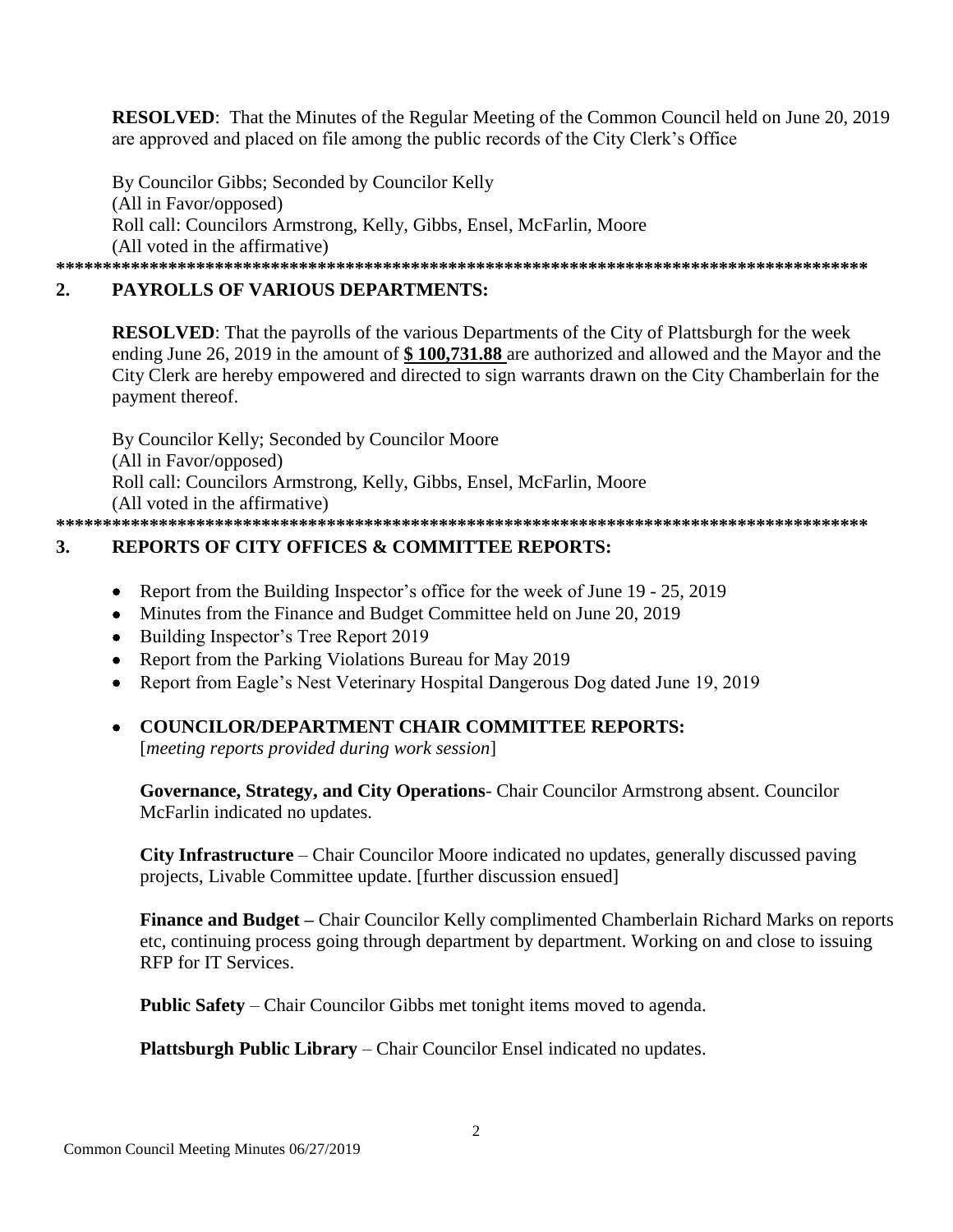**MLD - MLD Board President Councilor McFarlin mentioned exciting news that last week Council** approved purchase of new location for MLD. [further discussion ensued]

**RESOLVED:** That the reports as listed are hereby ordered received and any written reports are placed on file among the public records of the City Clerk's Office.

By Councilor Gibbs; Seconded by Councilor (All in Favor/opposed) Roll call: Councilors Armstrong, Kelly, Gibbs, Ensel, McFarlin, Moore (All voted in the affirmative) 

#### 4. **CORRESPONDENCE OR RECOMMENDATIONS FROM BOARDS: None**

#### $\overline{5}$ . **AUDIT OF CLAIMS:**

**RESOLVED:** That the bills Audited by the Common Council for the week ending June 28, 2019 in the amount of \$1,788,643.15 are authorized and allowed and the Mayor and City Clerk are hereby authorized and directed to sign warrants drawn on the City Chamberlain for the payment thereof.

By Councilor Kelly; Seconded by Councilor Gibbs (All in Favor/opposed) Roll call: Councilors Armstrong, Kelly, Gibbs, Ensel, McFarlin, Moore (All voted in the affirmative) 

### PERSONS ADDRESSING COUNCIL ON AGENDA ITEMS ONLY: None 6.

#### **OTHER ITEMS:** 7.

A. THE MAYOR HANDS DOWN THE APPOINTMENT OF JOSHUA BEATTY AND ELLEN ADAMS AS VOLUNTEER CO-CITY HISTORIANS EFFECTIVE JUNE 27, 2019 TO JUNE 27, 2022.

Mayor Read introduced Joshua and Ellen thanked them for volunteering to be co-City Historians.

Ellen Adams said a few words.

Roll call: Councilors Armstrong, Kelly, Gibbs, Ensel, McFarlin, Moore (All voted in the affirmative) **ACTION TAKEN:** Adopted Follow up Action: None

**B. RESOLVED:** In accordance with the request therefore the Common Council approves Ed Garrow and Sons to close Pike Street (from Bridge Street to Macomb Street) for one day between July  $1 - 5$ , 2019 to replace a sewer lateral line under the road at 38 Pike Street.

By Councilor Kelly; Seconded by Councilor Gibbs